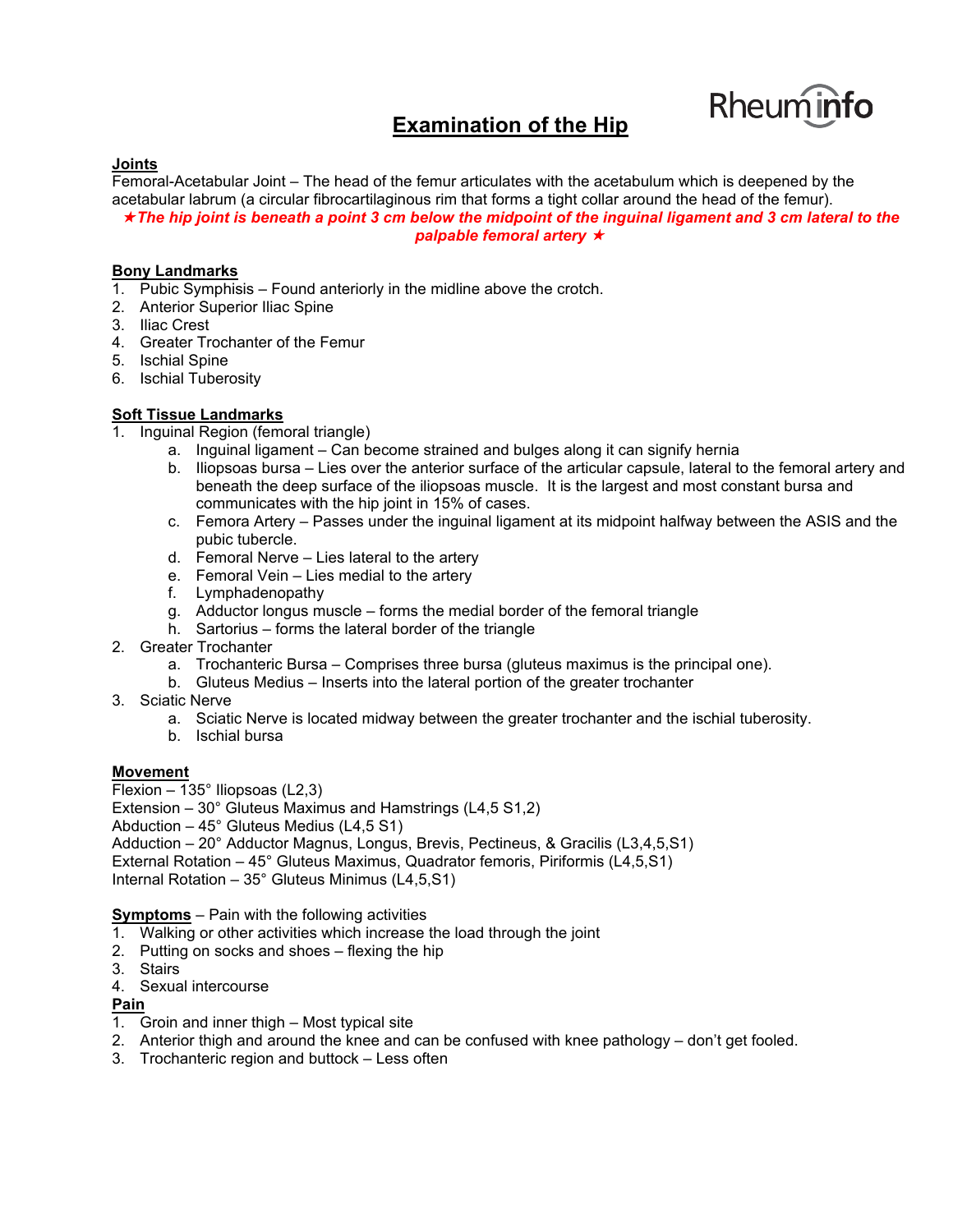# **The Examination**

*For every joint of the lower extremity always begin with the patient in standing*

# **IN STANDING**

## **Inspection & Palpation**

*Hip*

- 1. Flexion Contracture
	- a. Hip held in flexion
	- b. Knee in flexion
	- c. Hyperlordosis at the lumbar spine
	- d. Pelvic Obliquity (tilting of the pelvis)
	- e. Functional Scoliosis
- 2. External Rotation Often seen in osteoarthritis to help relieve pain by increasing the joint space.
- 3. Muscles Look for wasting of gluteal muscles

## *Lumbar Spine & Pelvis*

- 1. Scoliosis Look at the skin creases in the back
- 2. Hyperlordosis Often a secondary phenomenon to hip flexion contracture
- 3. Pelvic Obliquity Look at the gluteal crease and lower folds and put your hands on the iliac crests to see if the pelvis is level.

4. Pelvic Tilt

## *Knee, Ankle, & Foot*

Make sure these are well aligned – can worsen the problem

# **Special Tests**

## *Trendelenburg Test*

Patient stands with feet about 12 inches apart

Patient then stands on the affected limb

Normally the adductor muscle of the affected limb (gluteus medius) will contract to hold the pelvis stable.

If the abductor muscles (gluteus medius) are not functioning (become weak and atrophy, or have a nerve lesion (L5)) then the pelvis will fall away on the opposite side.

# **Gait**

## *Tredelenburg Gait*

With hip disease the abductor muscle group (gluteus medius) becomes weak

With walking when standing on the affected limb the abductors cannot hold the pelvis level

This would result in the patient falling over because the pelvis drops

To counteract this, the patient actually leans over the affected limb to alter the center of gravity (fascinating!!) *Waddling Gait*

Often a sign of bilateral hip disease and is really a bilateral trendelenburg gait (even more cool!)

## *Externally Rotated Foot on the Affected Side*

A very interesting observation. Why does this occur? Well, patients with hip disease lose their ability to internally rotate early in the course of the disease (one of the first things lost). As we walk in order to turn our pelvis to plant the swinging foot we need to internally rotate the hip that we are standing on. But, as I mentioned, in patients with hip disease they cannot do this. So they cheat! Instead they will constantly hold the hip in an externally rotated position. When they walk they can now internally rotate, from this externally rotated position, but they rotate back to neutral. It is a pseudo-internal rotation. How cool is that!

# **IN SITTING**

# *If the patient can sit normally then you know the hip will flex to 90 degrees*

There really is no inspection or palpation in sitting but active ROM can be accomplished. **Active ROM**

# $\Box$  Flexion – Ask the patient to bring each knee upwards, alternatively.

**Internal Rotation** – Ask the patient to internally rotate the hips to create a "knock kneed" appearance

*External Rotation* – Ask the patient to externally rotate the hips to create a "frog legged" appearance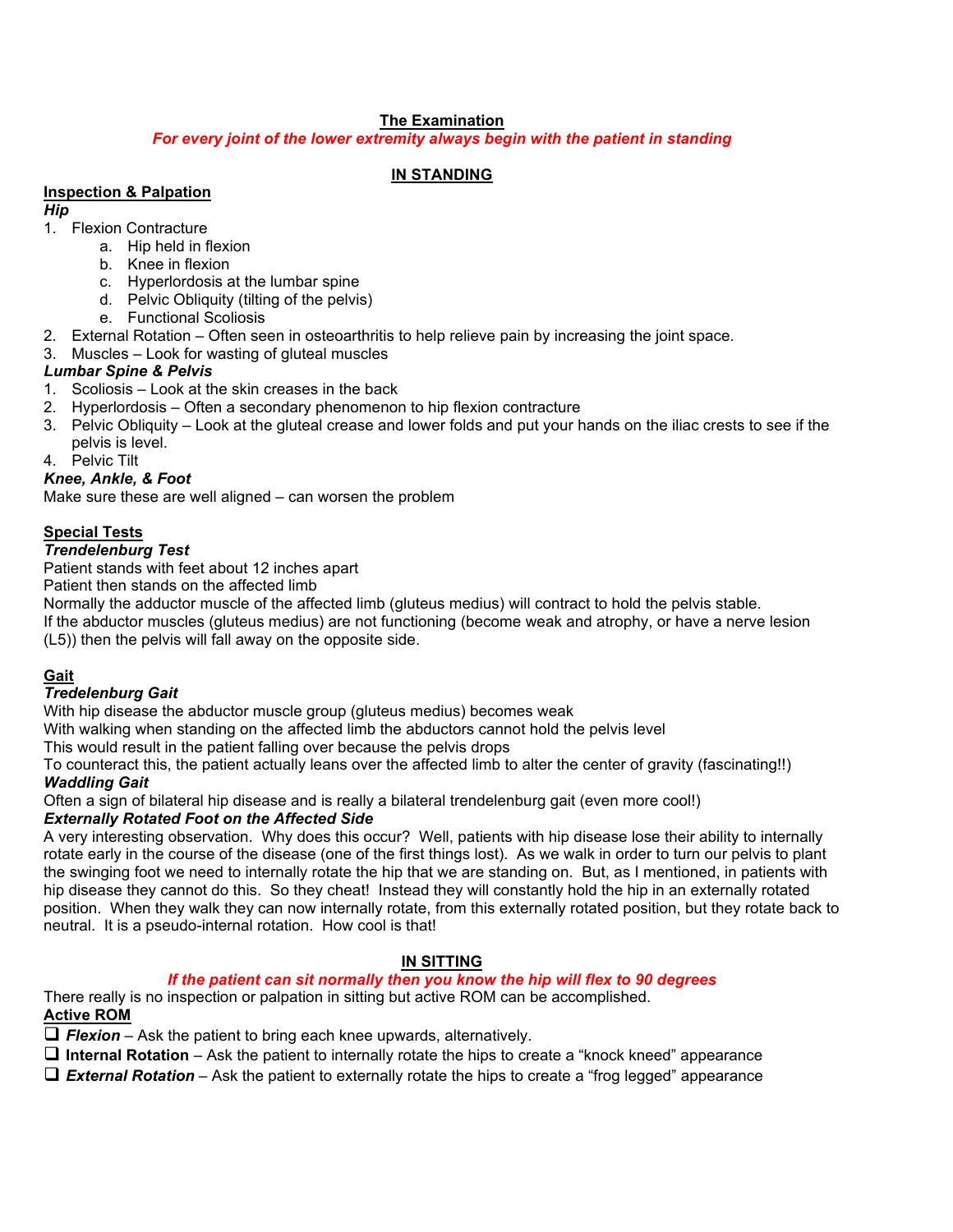## **IN SUPINE POSITION**

## **Inspection**

- 1. Skin
	- a. Effusions in the hip joint cannot be seen
	- b. Scars
	- c. Inguinal abnormalities (hernia, nodes)
	- d. Swelling over the greater trochanter
- 2. Bones
	- a. Are all of the bony landmarks in their proper places

#### **Palpation**

#### *It is very important to palpate bony and soft tissues – sometimes a perceived hip problem can be due to a bone problem and not something in the joint.*

- 1. Start at the symphysis pubis (bony palpation)
- 2. Work laterally along the inguinal ligament, feeling for
	- a. the normal femoral pulse
	- b. Inguinal adenopathy (superficial nodes along ligament, deep nodes in the femoral sheath)
		- c. Tenderness over the iliopsoas suggesting a bursitis
- 3. Palpate over the Iliac crests feeling for bony tenderness or entheseal tenderness
- 4. Stop halfway and drop your hands down to the lateral aspect of the femur and feel the greater trochanter and the trochanteric bursal region
- 5. STOP here and the rest of palpation is done with the patient on their side or prone

#### **Active & Passive ROM**

*Abnormalities of abduction and internal rotation are the two movements most sensitive for early hip pathology.*

 $\Box$  Begin range of motion with a passive log rolling of the entire lower extremity – if this reproduces pain it is likely that the patient will have pathology in or around the hip joint.

## *With ROM of the hip ALWAYS COMPARE BOTH SIDES FOR DISCREPANCY*

- □ *Flexion* Passively bring the patients leg into flexion (135 degrees). The end point of flexion should be soft feeling and NOT bone on bone.
- *Internal Rotation* At 90 degrees of flexion turn the foot outward to assess internal rotation of the hip it should be about 35 degrees
- *External Rotation* At 90 degrees of flexion turn the foot inward to assess external rotation of the hip it should be about 45 degrees.

 *Abduction* – Stabilize the opposite side of the pelvis and abduct the leg – should go to at least 45 degrees. *If you feel there is a minor abnormality in abduction ask the patient to flex their hips and knees and put their feet on the examination table together. Then ask them to drop their knees apart (frog leg position). This can be useful for picking up small differences in abduction.*

 *Adduction* – Stabilize the opposite side of the pelvis again and adduct the leg – should go to at least 20 degrees.

## **Special Tests**

*Thomas Test* – This is a test for a hip flexion contracture. It is done as follows:

- 1. Examining from the patients right hand side
- 2. Ask the patient to bring both knees up into their chest
- 3. Put your left hand underneath their lumbar spine to make sure it is flat on the bed
- 4. Ask the patient to let their right leg drop down flat on the bed while holding the left knee into the chest
- 5. The right leg should be able to drop flat down onto the bed and the lumbar spine should stay flat on the bed.
- 6. Alternate legs and do the same thing with the other legs

#### *Abnormal Test*

With the lumbar spine flat on the bed the patients leg does not extend downwards to lie flat on the table.